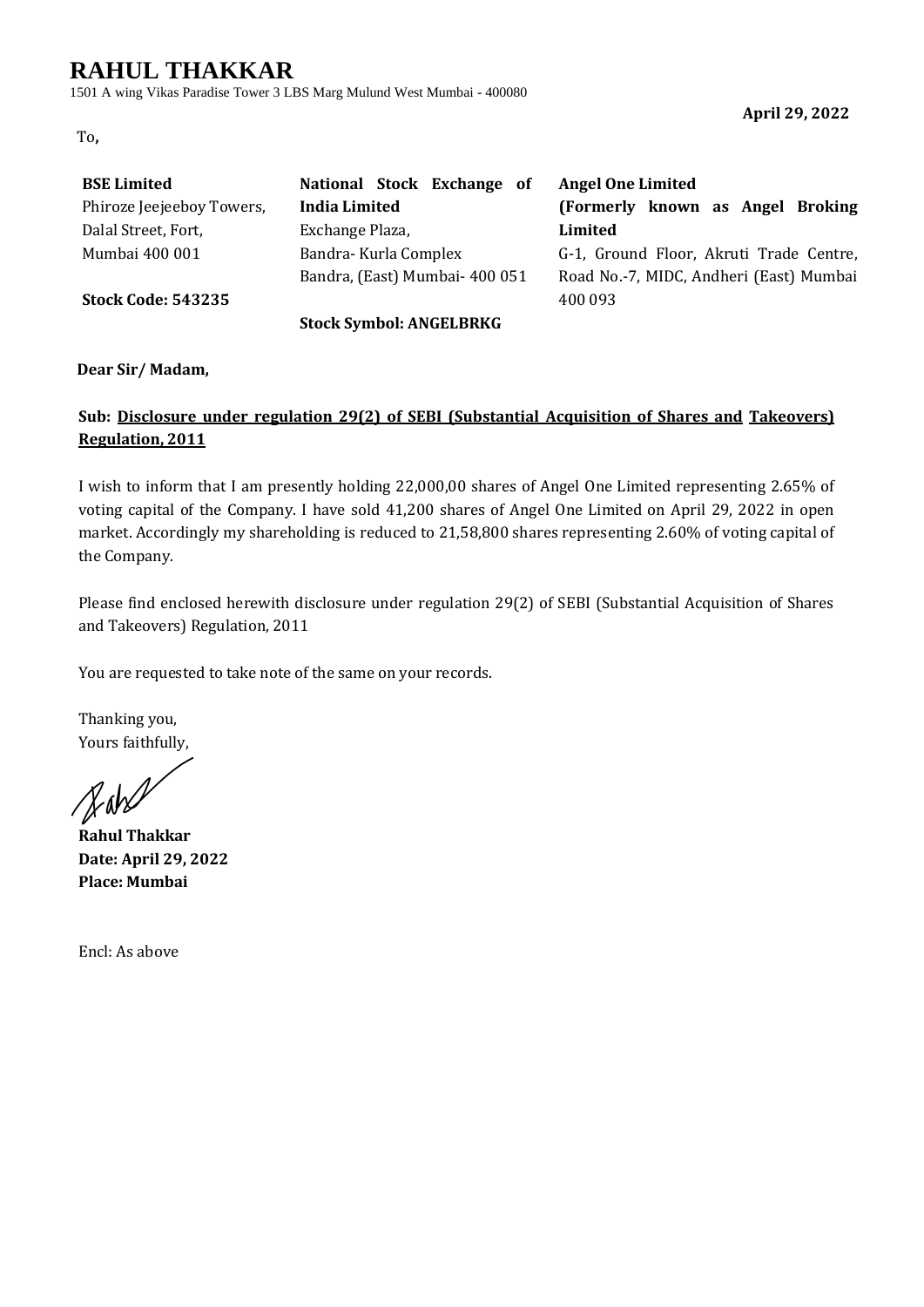1501 A wing Vikas Paradise Tower 3 LBS Marg Mulund West Mumbai - 400080

### **Disclosures under Regulation 29(2) of SEBI (Substantial Acquisition of Shares and Takeovers) Regulations, 2011**

| Name of the Target Company (TC)                                                                                                                                                                                                                                                                                                                          | Angel One Limited                                                                                                                                                                                                                                                                                                                                    |                                                                                  |                                                                          |  |  |
|----------------------------------------------------------------------------------------------------------------------------------------------------------------------------------------------------------------------------------------------------------------------------------------------------------------------------------------------------------|------------------------------------------------------------------------------------------------------------------------------------------------------------------------------------------------------------------------------------------------------------------------------------------------------------------------------------------------------|----------------------------------------------------------------------------------|--------------------------------------------------------------------------|--|--|
|                                                                                                                                                                                                                                                                                                                                                          |                                                                                                                                                                                                                                                                                                                                                      | (Formerly known as Angel Broking Limited)                                        |                                                                          |  |  |
| Name(s) of the acquirer and Persons Acting in Acquirers:<br>Concert (PAC) with the acquirer                                                                                                                                                                                                                                                              | Mr. Rahul Thakkar                                                                                                                                                                                                                                                                                                                                    |                                                                                  |                                                                          |  |  |
|                                                                                                                                                                                                                                                                                                                                                          | <b>Person Acting in Concert:</b><br>1 Dinesh Dariyanumal Thakkar<br>2 Lalit Tarachand Thakkar<br>3 Deepak T Thakkar<br>4 Ashok Daryanimal Thakkar<br>5 Sunita Magnani<br>6 Kanta Dinesh Thakkar<br>7 Raaj Ashok Magnani<br>8 Mahesh Daryanumal Thakkar<br>9 Ramchandani Jaya Prakash<br>10 Dinesh Thakkar HUF<br>11 Nirwan Monetary Services Pvt Ltd |                                                                                  |                                                                          |  |  |
| Whether<br>the<br>belongs<br>acquirer<br>to<br>Promoter/Promoter group                                                                                                                                                                                                                                                                                   | Yes                                                                                                                                                                                                                                                                                                                                                  |                                                                                  |                                                                          |  |  |
| Name(s) of the Stock Exchange(s) where the<br>shares of TC are Listed                                                                                                                                                                                                                                                                                    | 1. BSE Limited<br>2. The National Stock Exchange of India Limited                                                                                                                                                                                                                                                                                    |                                                                                  |                                                                          |  |  |
| Details of the acquisition/ disposal as follows                                                                                                                                                                                                                                                                                                          | Number                                                                                                                                                                                                                                                                                                                                               | % w.r.t.total<br>share/votin<br>capital<br>g<br>wherever<br>applicable<br>$(^*)$ | % w.r.t. total<br>diluted<br>share/voting<br>capital of the<br>$TC$ (**) |  |  |
| <b>Before</b><br>the<br>acquisition/sale<br>under consideration, holding of:                                                                                                                                                                                                                                                                             |                                                                                                                                                                                                                                                                                                                                                      |                                                                                  |                                                                          |  |  |
| a) Shares carrying voting rights                                                                                                                                                                                                                                                                                                                         | 22,00,000                                                                                                                                                                                                                                                                                                                                            | 2.65%                                                                            | 2.65%                                                                    |  |  |
| b) Shares in the nature of encumbrance (pledge/<br>lien/non-disposal undertaking/others)<br>c) Voting rights (VR) otherwise than by shares<br>d) Warrants/convertible securities/any other -<br>instrument that entitles the acquirer to<br>receive shares carryingvoting rights in the TC<br>(specify holding in each category)<br>e) Total $(a+b+c+d)$ |                                                                                                                                                                                                                                                                                                                                                      |                                                                                  |                                                                          |  |  |
|                                                                                                                                                                                                                                                                                                                                                          | 22,00,000                                                                                                                                                                                                                                                                                                                                            | 2.65%                                                                            | 2.65%                                                                    |  |  |
| Details of acquisition/sale                                                                                                                                                                                                                                                                                                                              |                                                                                                                                                                                                                                                                                                                                                      |                                                                                  |                                                                          |  |  |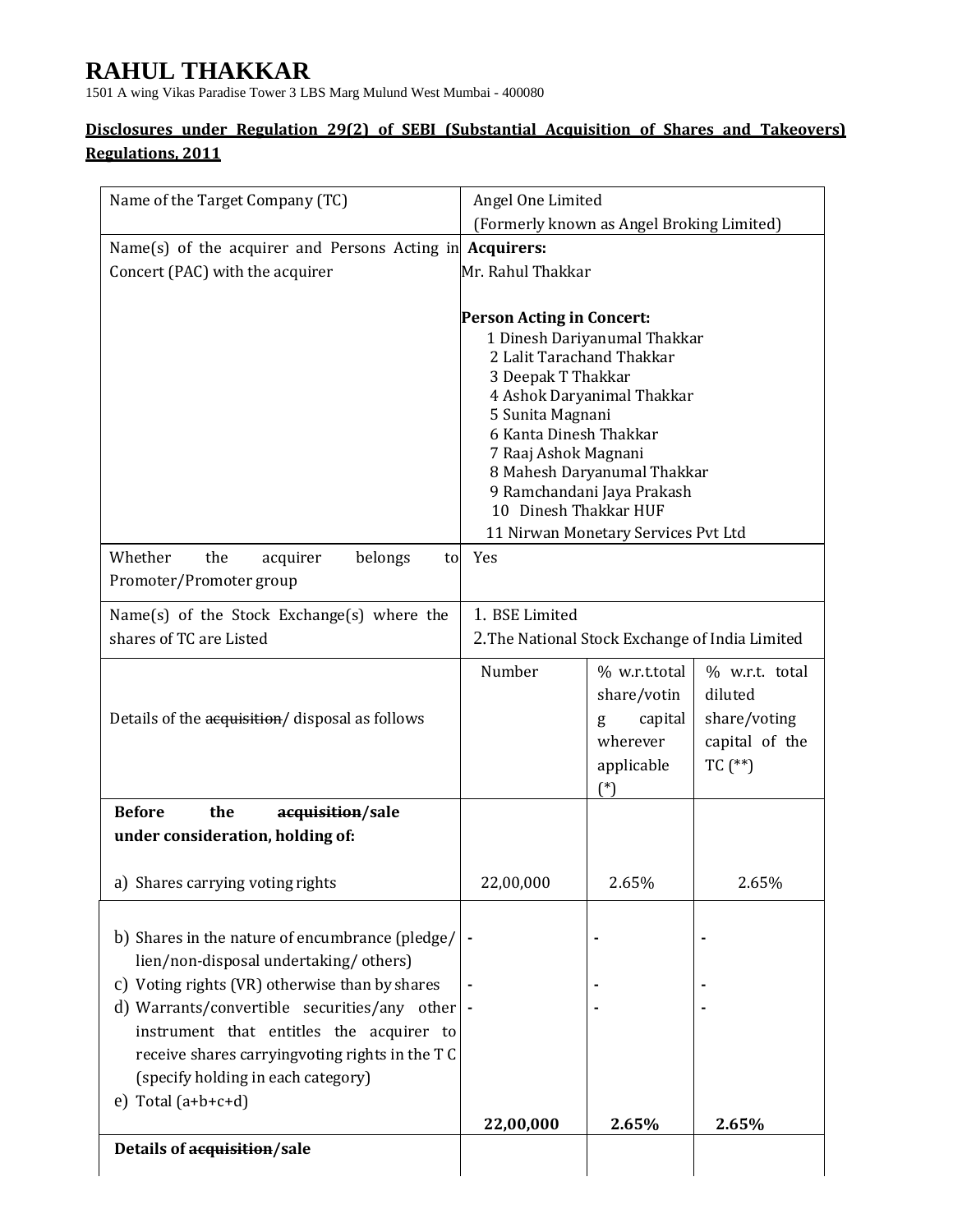1501 A wing Vikas Paradise Tower 3 LBS Marg Mulund West Mumbai - 400080

| a) Shares carrying voting rights acquired/sold                                                                                                                                                                                                                                                                                                             | 41,200                                                                                                      | 0.05% | 0.05% |  |
|------------------------------------------------------------------------------------------------------------------------------------------------------------------------------------------------------------------------------------------------------------------------------------------------------------------------------------------------------------|-------------------------------------------------------------------------------------------------------------|-------|-------|--|
| b) VRs acquired /sold otherwise than by -<br>shares<br>Warrants/convertible<br>securities/any<br>other instrument that entitles the acquirer<br>to receive shares carrying voting rights in<br>the TC (specify holding in each category)<br>acquired/sold<br>d) Shares encumbered / invoked/released<br>by the acquirer<br>e) Total (a+b+c+d) (Nil Effect) | 41,200                                                                                                      | 0.05% | 0.05% |  |
| After the acquisition/sale, holding of:                                                                                                                                                                                                                                                                                                                    |                                                                                                             |       |       |  |
| a) Shares carrying voting rights                                                                                                                                                                                                                                                                                                                           | 21,58,800                                                                                                   | 2.60% | 2.60% |  |
| Shares encumbered with the acquirer<br>b)<br>VRs otherwise than by shares<br>c)<br>Warrants/convertible<br>securities/any-<br>other instrument that entitles the acquirer<br>to receive shares carrying voting rights in<br>the TC (specify holding in each category)<br>after acquisition<br>e) Total $(a+b+c+d)$                                         | 21,58,800                                                                                                   | 2.60% | 2.60% |  |
| Mode of acquisition / sale (e.g. open market / off-<br>market / public issue / rights issue / preferential<br>allotment / inter-se transfer etc).                                                                                                                                                                                                          | Open Market sale on April 29, 2022                                                                          |       |       |  |
| Date of acquisition / sale of shares / VR or date<br>of receipt of intimation of allotment of shares,<br>whichever is applicable                                                                                                                                                                                                                           | Open Market sale on April 29, 2022                                                                          |       |       |  |
| Equity share capital / total voting capital of the<br>TC before the said acquisition / sale                                                                                                                                                                                                                                                                | Share Capital of Rs. 829,306,930/-<br>Equity<br>consisting of 82,930,693 Equity Shares of Rs.<br>10/-each.  |       |       |  |
| Equity shares capital/ total voting capital of the<br>TC after the said acquisition / sale                                                                                                                                                                                                                                                                 | Share Capital of Rs. 829,306,930/-<br>Equity<br>consisting of 82,930,693 Equity Shares of Rs.<br>10/- each. |       |       |  |
| Total diluted share/voting capital of the TC after<br>the said acquisition / sale                                                                                                                                                                                                                                                                          | Equity Share Capital of Rs. 829,306,930/-<br>consisting of 82,930,693 Equity Shares of Rs.<br>$10/-$ each.  |       |       |  |

(\*) Total share capital/ voting capital to be taken as per the latest filing done by the company to the Stock Exchange under Regulation 31 of the Securities and Exchange Board of India (Listing Obligation and Disclosure Requirements), Regulation 2015.